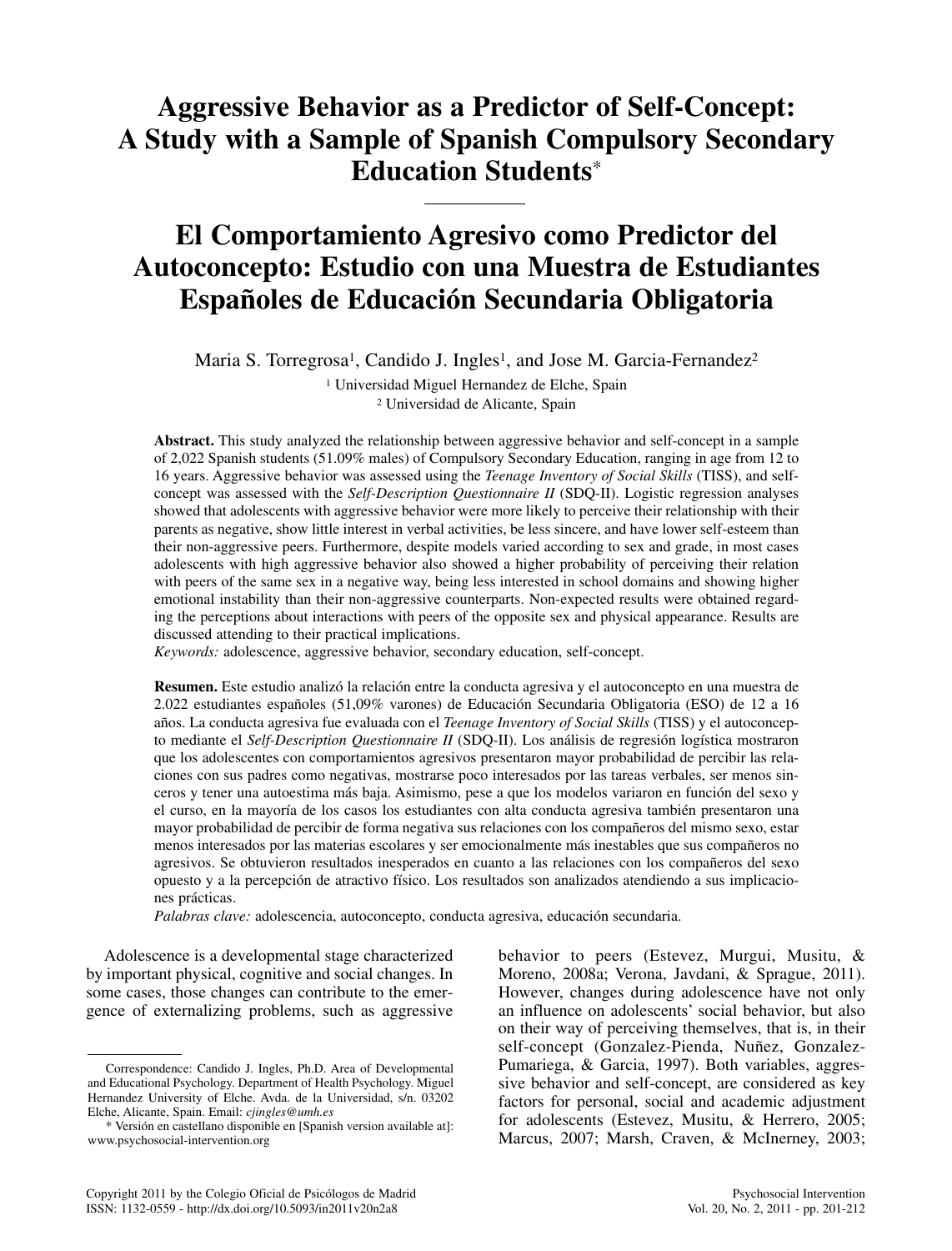Pastor, Balaguer, & Garcia-Merita, 2006). Therefore, the present study attempts to increase the knowledge about the relation between aggressive behavior to peers and self-concept in Spanish students of Secondary School Education. Thus, aggressive behavior is defined as any behavior that implies using coercive methods to hurt other peers in specific situations and to satisfy perpetrator's own interests (Torregrosa et al., in press; Trianes, 2000) and self-concept is defined as one's own perception of oneself. As stated by Shavelson, Hubner and Stanton (1976), a person's perception of him/herself is formed through his/her experience and is influenced by environmental reinforcement and the feedback of significant others.

Next, some reasons that stress the importance of the study of aggressive behavior and self-concept in adolescence are mentioned. Subsequently, attention is focused on those studies that analyze the relation between the aforementioned constructs. Finally, the shortages in previous research, which motivated the present study, are pointed out.

# *Aggressive behavior in Compulsory Secondary Education students*

Recently, not only researchers but also professionals of Psychology, Education and allied disciplines have focused on aggressive behavior in adolescence (Dodge, Coie, & Lynam, 2006). Thus, among other reasons, the special attention paid to aggressive behavior is due to its high prevalence during that developmental stage (e.g., Diaz-Aguado, Martinez-Arias, & Martin-Seoane, 2004; Ingles et al., 2008) and the negative consequences related to such behavior. In this sense, aggressive behavior in adolescence has been significantly related to: (a) low levels of physical health (Saab & Klinger, 2010) and high consumption of legal and illegal drugs (Ingles et al., 2007); (b) low levels of emotional well-being (Saab & Klinger, 2010), and high levels of perceived stress, depressive symptoms and low life satisfaction (Estevez et al., 2005; Estevez, Murgui, & Musitu, 2008; Herrero, Estevez, & Musitu, 2006); (c) deficit in social skills (Ingles, Hidalgo, Mendez, & Inderbitzen, 2003), which in turn is related to a higher probability of being rejected and withdrawn by peers, low levels of parental support and an offensive parent-adolescents communication (e.g, Estevez et al., 2005; Ingles, Delgado, Garcia-Fernandez, Ruiz-Esteban, & Diaz-Herrero, 2010); and (d) several school problems, such as, for example, low academic performance (e.g. Jimerson & Ferguson, 2007; Loveland, Lounsbury, Welsh, & Buboltz, 2007; Torregrosa et al., in press), early school dropout (e.g., Farmer et al., 2003), negative attitudes to study, and conflictive relations with teachers (Estevez et al., 2008a; Herrero et al., 2006).

# *Self-concept in Compulsory Secondary Education students*

Self-concept is influenced by the evaluation made by significant others (Shavelson et al., 1976). As interactions with peers get special importance in adolescence (Rubin, Bukowski, & Parker, 2006), it seems undeniable that the opinion adolescents keep about themselves could be really damaged in this period of life (Harter, 2006). Furthermore, the study of self-concept has been broadly tackled from different areas of Psychology, due to its relation with individuals' behavior. Thus, it has been confirmed the influence of certain family variables (e.g. parental communication or parental implication) on students' family and academic self-concepts in adolescence (Cava, Musitu, & Murgui, 2006; Gonzalez-Pienda et al., 2002; Musitu, Estevez, & Emler, 2007). Academic and aptitudinal variables have also shown their influence on self-concept. In this line, causal attributions and academic aptitudes have an influence on adolescents' academic selfconcept (Gonzalez-Pienda et al., 2002). However, selfconcept is not only influenced by other variables but it also has an influence on several behaviors, such as, for example, authority rejection or school violence (Cava et al., 2006; Musitu et al., 2007) and academic performance (Gonzalez-Pienda et al., 2002). In the same sense, correlational studies support the relationship between self-concept and socio-educational variables as, for example, peers' group acceptance, and certain physical and psychological health behaviors (Garaigordobil, Cruz, & Perez, 2003; Garaigordobil, Dura, & Perez, 2005; Rodriguez, Goñi, & Ruiz de Azua, 2006).

# *Self-concept and aggressive behavior in adolescence*

There are numerous studies focusing on the relationship between self-concept and aggressive behavior in adolescence (Dodge et al., 2006). However, measures used to assess such constructs are varied, which makes the comparison of results provided by previous empirical evidence difficult. Therefore, this paper will only review those research studies conducted with the Self-Description Questionnaire II (SDQ-II; Marsh, 1992), which is one of the most used measures to assess self-concept and has one of best psychometric properties in adolescent population (see Guerin, Marsh, & Famose, 2003, for revision). Studies that used SDQ-II highlighted the existence of a significant relationship between self-concept domains and aggressive behavior. In that sense, Marsh, Parada and Ayotte (2004) found, in a sample of 903 Canadian students of  $7<sup>th</sup>$  and  $8<sup>th</sup>$  grade (12-14 years old), that aggressive behavior was significant and negatively related to physical, family, academic, social and emotional selfconcepts. Such results were consistent with those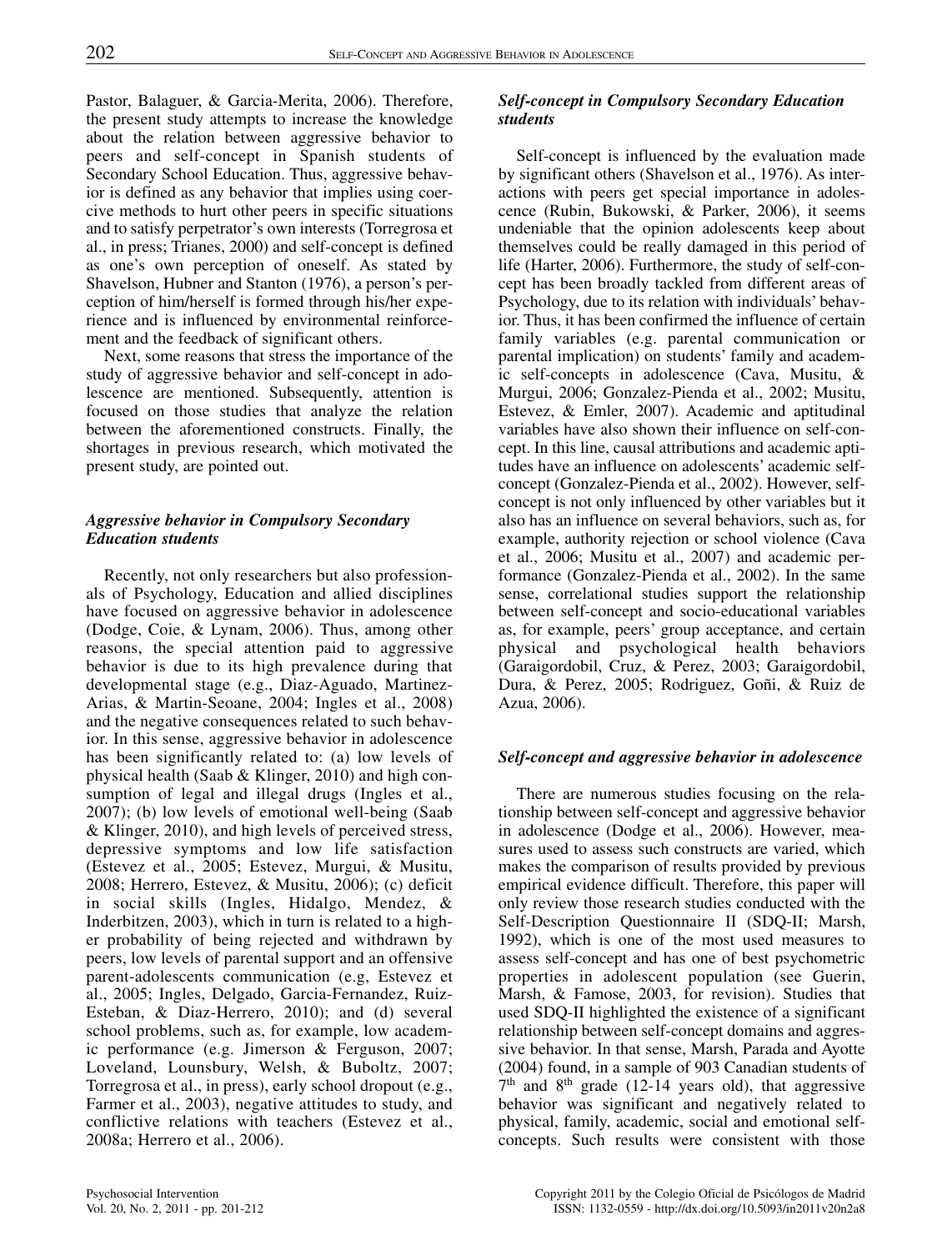informed by Hay (2000), who analyzed the scores on SDQ-II domains by sex in a sample of aggressive adolescents. Thus, this author found that those males with aggressive behaviors showed a lower self-concept in family and academic domains and also in self-esteem, while females showed low scores in the same domains as males and also did in those referred to physical, social and emotional self-concept.

There are no studies in Spain in which SDQ-II has been used to assess the relationship between aggressive behavior and self-concept domains. However, those studies in which scales comparable to SDQ-II have been used showed similar results. Specifically, using the A Form Self-concept Questionnaire, Garaigordobil et al. (2003) found that aggressive interactions were significant and negatively related with academic and family self-concepts, whereas no significant relations were found regarding social self-concept in a sample of adolescents. Such results were similar to those informed by Estevez, Martinez and Musitu (2006), who used the Self-esteem Multidimensional Scale to state that adolescents who behave aggressively with their peers showed lower scores in family and academic self-concept, and higher scores in social and emotional self-concepts, when compared with their non-aggressive counterparts.

## *The present study*

Previous research review focused on the relationship between aggressive behavior and self-concept is extensive but shows several limitations. First, Hay (2000) assessed self-concept of adolescents who showed persistent aggressive behavior. Nevertheless, deficits showed by those adolescents in self-concept domains may be different from the ones informed by students who behave aggressively only in specific situations, as is considered in the present study. Second, results in Spanish population research are non-existent regarding aggressive adolescents' functioning in physical domain and appear inconsistent about social domain. As Dijkstra, Cillessen, Lindenberg and Veenstra (2010) point out, peer relations are influenced by sex. Thus, Dijkstra et al. (2010) found that adolescents' aggressive behavior (either physical or relational) had a negative influence on their acceptance by same sex peers. However, only physical aggressive behaviors had a negative influence on the acceptance by opposite sex peers. Such results support the idea of a differential self-perceived relation with same sex peers and opposite sex peers. Therefore, the use of self-concept assessment measures which analyze social domain in a more comprehensive way and include physical domain, seems interesting in order to provide an enlightening view of the perception that students with aggressive behavior have about themselves in such self-concept domains. Finally, none of the previous studies in Spanish population considered sex and age or academic grade, despite results from several research studies reveal that both variables are influencing the relationship between self-concept and aggressive behavior (e.g., Hay, 2000; Marsh, Parada, Yeung, & Healey, 2001; Hoffman, 2003). The absence of studies considering such demographical variables is remarkable as previous evidence in Spanish students of Secondary Education has systematically revealed sex and age differences in aggressive behavior (e.g., Andreu, Peña, & Ramirez, 2009; Herrero et al., 2006; Ingles, Hidalgo et al., 2003; Ingles et al. 2008), and self-concept domains (e.g., Garaigordobil et al., 2005; Gomez-Vela, Verdugo, & Gonzalez-Gil, 2007; Ingles, Pastor, Torregrosa, Redondo, & Garcia-Fernandez, 2009; Pastor, Balaguer, & Garcia-Merita, 2003).

Considering previous limitations, the aim of the present study is to analyze the influence of aggressive behavior to peers in self-concept domains measured by the SDQ-II. Taking into account previous research findings, it is expected aggressive behavior to be a negative and statistically significant predictor of selfconcept domains in both sexes and every academic year.

## **Method**

#### *Participants*

Cluster random sampling was used, choosing as primary sampling units the geographical areas (center, north, south, east, and west) of the provinces of Alicante and Murcia (Spain). Secondary units were middle and high schools of each geographical area and, finally, tertiary units were the classrooms. Twenty middle and high schools from rural and urban areas, 14 public and 6 private, made up the sample. Each geographical area was represented by an average of two schools. After the schools were selected, four classrooms were randomly chosen, with approximately 120 students per school.

The initial sample consisted of 2,267 students, from which 116 (5.12%) were excluded because their answers were incomplete or their parents did not give their informed written consent for them to participate in the study, and a further 129 (5.69%) were excluded as they were foreign nationals with major gaps in their knowledge of the Spanish language. The final sample was made up of 2,022 students (1,033 boys and 989 girls) of Secondary Education, ranging in age from 12 to 16 years ( $M = 13.81$ ;  $SD = 1.35$ ).

Sample distribution by academic year was: 576 in  $7<sup>th</sup>$  grade (309 males and 267 females), 505 in  $8<sup>th</sup>$  grade (251 males and 254 females), 502 in 9<sup>th</sup> grade (260 males and 242 females) and 439 in  $10<sup>th</sup>$  grade (213 males and 226 females). The use of Chi-square test to evaluate homogeneity of frequencies distribution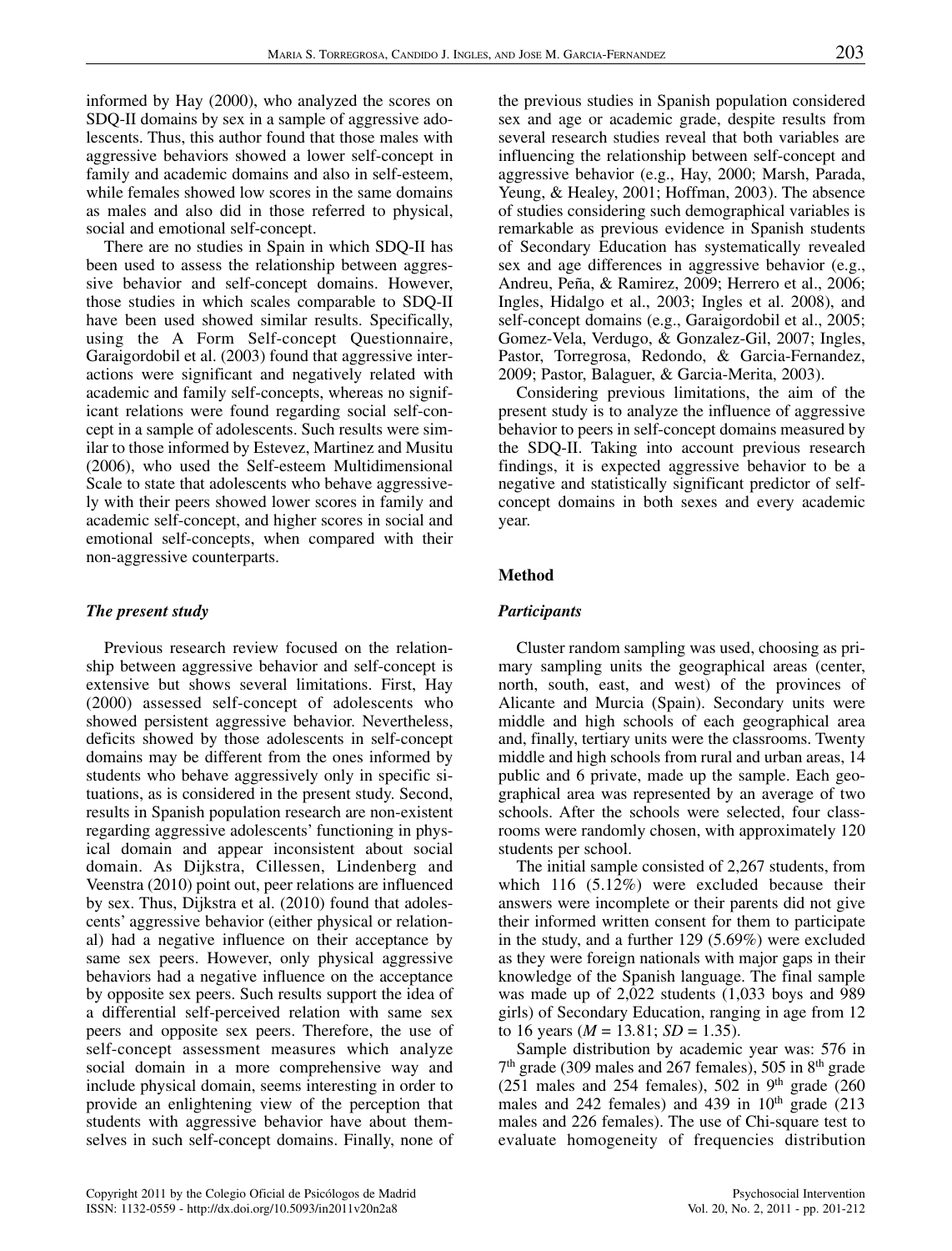revealed non-significant differences between the eight gender per grade groups ( $\chi^2_{(3, 2022)} = 3.16$ ; *p* = .37). The ethnic composition of the sample was: 88.9% Spanish, 6.34% Latin American, 3.37% European, 0.75% Asian, and 0.64% Arabic.

## *Measures*

#### *Teenage Inventory of Social Skills* (TISS; Inderbitzen & Foster, 1992)

The TISS assesses adolescents' positive and negative behaviors in their relations with peers. TISS is made up by 40 items, which are grouped in two scales: one assessing positive behaviors that generate peers' acceptance and another assessing negative behaviors that produce peers' rejection. Attending to item content, the authors of the present study named these scales, respectively, Prosocial behavior (e.g. "I help other guys with their homework when they ask me for help", "I thank other guys when they have done something nice for me") and Aggressive behavior (e.g."I call classmates bad names to their faces when I am angry", "I hit other guys when they make me mad", "I push guys I do not like"). Items are scored using a 6 points *Likert* scale (1 = *does not describe me at all*; 6 = *describes me totally*). The scores of the scales are got by adding the values assigned to each of the 20 items that comprise each scale. High scores show high prosocial and aggressive behaviors.

The TISS is one of the assessment measures of social skills with better psychometric properties, both, in English and Spanish-speaking population (Ingles, Mendez, Hidalgo, Rosa, & Estevez, 2003). In the present study it was only used the Aggressive behavior scale, with an internal consistency coefficient (Cronbach's alpha) of .82. Despite the initial identification of items included in the Aggressive behavior scale was not based on a psychometric analysis of its structure (Inderbitzen & Foster, 1992), its one-dimensionality was confirmed by subsequent studies using exploratory (Inderbitzen & Garbin, 1992; Pössel & Häubler, 2004) and confirmatory factor analyses (Ingles, Hidalgo et al., 2003). Construct validity of Aggressive behavior scale was also supported by significant statistical correlations with other social behavior questionnaires (assertiveness, social anxiety, sumissiveness, agressiveness, haughtiness and social desirability), personality variables (psychoticism) and social interaction variables (parent's relations and peers' acceptance).

#### *Self-Description Questionnaire-II* (Marsh, 1992)

The SDQ-II is a self-report measure designed to assess self-concept of adolescents from 12 to 18 years. This instrument contains 102 items distributed into 11 scales: (a) Physical abilities (PAb; 8 items): assesses skills and interest in sports and physical activities (e.g. "I'm good at things like sports, gym and dance"), (b) Physical appearance (PAp; 8 items): assesses physical attractiveness (e.g. "I'm good looking"), (c) Parent relation (PR; 8 items): assesses interactions with parents (e.g. "I get along well with my parents"), (d) Same sex relations (SSR; 10 items): analyzes interactions with peers of the same sex (e.g. "It is difficult to make friends with members of my own sex"), (e) Opposite sex relations (OSR; 8 items): assesses interactions with peers of the opposite sex (e.g. "I have lots of friends of the opposite sex"), (f) Math (M; 10 items): assesses ability, enjoyment, and interest in mathematics and reasoning (e.g. "Mathematics is one of my best subjects"), (g) Verbal (V; 10 items): analyzes ability, enjoyment, and interest in Spanish and reading (e.g. "Spanish is one of my best subjects"), (h) General school (GSch; 10 items): assesses ability, enjoyment and interest in school subjects (e.g. "I'm good at most school subjects"), (i) Honesty (H; 10 items): analyzes truthfulness and dependability (e.g. "I always tell the truth"), (j) Emotional stability (ES; 10 items): analyzes emotional well-being (e.g. "I am a calm person"), and (k) General self (GS; 10 items): assesses self-satisfaction (e.g. "Most things I do, I do well"). The items are scored in a 6-point *Likert* scale  $(1 = False; 6 = True).$ 

Recently, Ingles et al. (in press) studied the reliability and validity evidence for the scores of the Spanish version of SDQ-II in a sample of Secondary Education students. The results of the study supported the 11-factor structure found by the original author (Marsh, 1992), showing the preference of the 11-factor structure instead of a hierarchical structure in which factors are grouped in higher domains (i.e. social, academic, moral). Moreover, Garcia-Fernandez et al. (2006) showed a clear pattern of relations between SDQ-II scores and the *Sydney Attribution Scale* (SAS), the *Achievement Goals Tendency Questionnaire* (AGTQ) and the *Learning and Studies Skills Inventory-High School* (LASSI-HS), providing support to the construct validity of the questionnaire. In the present study, internal consistency coefficients (alpha de Cronbach) varied between .71 (ES) and .91 (M).

#### *Procedure*

An interview was held with the headmasters and school psychologists of participating high and middle schools in order to explain them the aim of the study, describe the assessment measures, ask for needed permissions and promote their collaboration. After, a meeting with parents was also conducted to explain them the study and to ask for their written consent for their children to participate. Both questionnaires were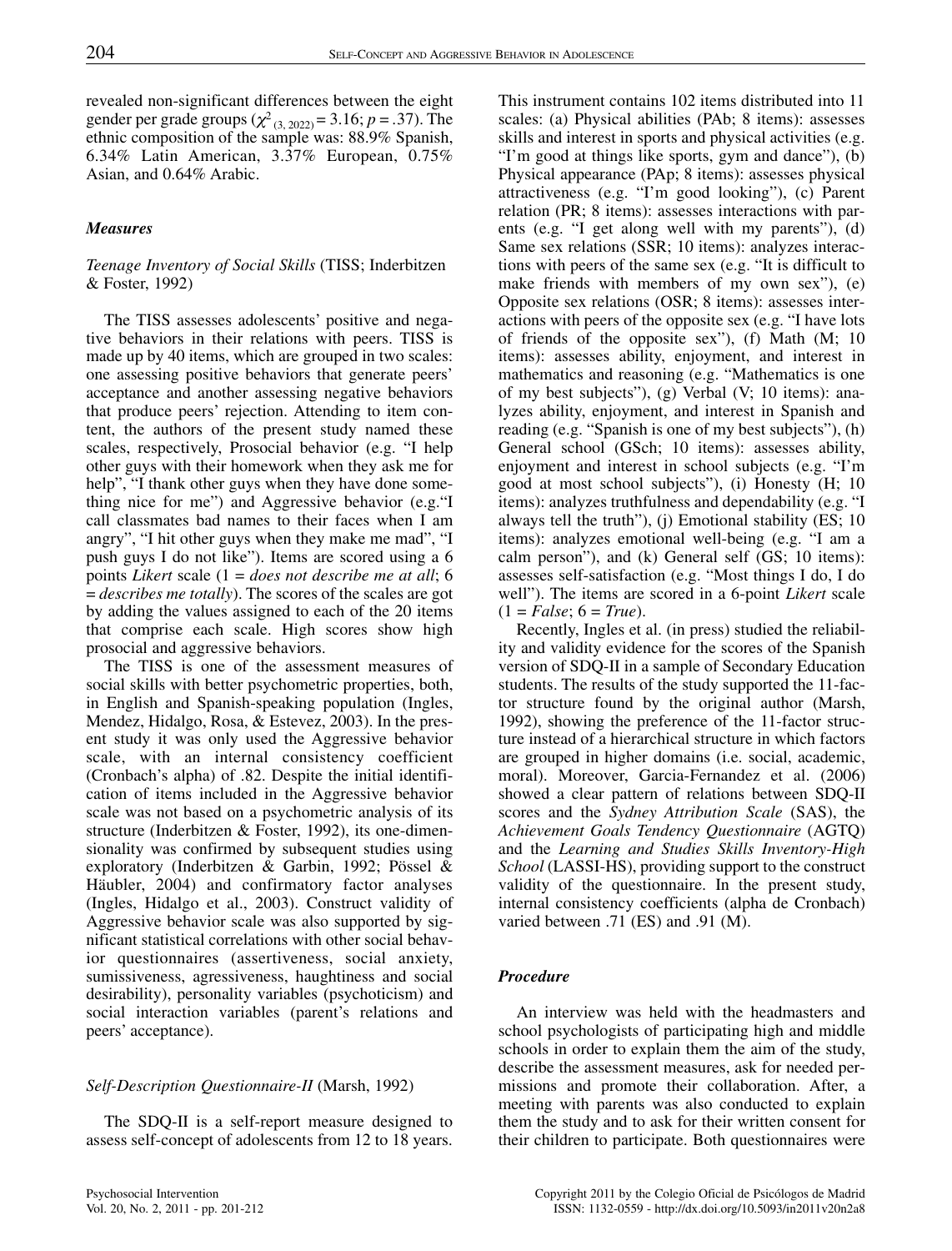answered collectively and anonymously in the classrooms during the second semester of school year. Research assistants supervised each administration of the questionnaires providing help when necessary.

## *Statistical analyses*

Logistic regression analyses using the stepwise regression procedure, based on Wald's test, were conducted to analyze and quantify the influence of the aggressive behavior on self-concept domains. Logistic modelling allows one to estimate the probability that an outcome (i.e., high self-concept) will occur in the presence of one or more predictor variables (i.e., high aggressive behavior). Such probability is estimated by means of a statistic called *odds ratio* (*OR*). In order to carry out logistic regression analysis, predictor (i.e., aggressive behavior) and criterion variables (PAb, PAp, PR, SSR, OSR, M, V, GSch, H, ES and GS) were dichotomized.

The classification of students with high and low aggressive behavior was established after checking that the scores' distribution fitted the expected theoretical distribution for TISS Aggressive Behavior scale. Thus, the sample was divided in: (a) students with low aggressive behavior: scores equal or lower than  $25<sup>th</sup>$ centil ( $n_1 = 517$ ; 25.6%) and (b) students with high aggressive behavior: scores equal or higher than  $75<sup>th</sup>$ centil ( $n_2$  = 535; 26.5%). Self-concept scores were dichotomized as: (a) low self concept in PAb, PAp, PR, SSR, OSR, M, V, GSch, H, ES and GS: scores equal or lower than 25<sup>th</sup> centil and (b) high self-concept in PAb, PAp, PR, SSR, OSR, M, V, GSch, H, ES and GS: scores equal or higher than 75<sup>th</sup> centil.

#### **Results**

Binary logistic regression analysis showed that aggressive behavior was not a significant predictor for some of self-concept domains. Thus, aggressive behavior was not a significant predictor for PAb considering sex and academic year. It was not a significant predictor either for SSR in 10<sup>th</sup> grade, GSch in  $9<sup>th</sup>$  grade and ES in  $9<sup>th</sup>$  and  $10<sup>th</sup>$  grades. Furthermore, for PAp domain, aggressive behavior appeared as a predictive variable only for models in  $8<sup>th</sup>$  and  $10<sup>th</sup>$ grades, whereas for M and OSR domains aggressive behavior was only a significant predictor in females' sample.

The proportion of cases correctly classified by logistic models varied between: (a) 59.7% (GSch) and 79.5% (H) in males; (b) 56.6% (OSR) and 81.2% (H) in females; (c)  $59.5\%$  (ES) and  $82.5\%$  (H) in  $7<sup>th</sup>$ graders; (d) 58.7% (PAp) and 80.6% (H) in  $8<sup>th</sup>$  graders; (e)  $61.5\%$  (SSR) and 78.8% (H) in 9<sup>th</sup> graders; and (f) 61.1% (PAp) and 78.8% (H) in  $10<sup>th</sup>$  graders.

As Table 1 shows, *odds ratio* (*OR*) obtained in males' models varied between 0.08 (H) and 0.60 (SSR). Thus, the probability of high self-concept in PR, SSR, V, GSch, H, ES and GS domains is, respectively, 0.21, 0.60, 0.28, 0.49, 0.08, 0.27 and 0.40 times more likely in students with high aggressive behavior than in those with low aggressive behavior. Therefore, boys with high aggressive behavior show less probability of reporting high self-concept in PR, SSR, V, GSch, H, ES and GS domains.

Logistic regression results in females point out in the same direction that those obtained by males, including the predictive value for two more domains: M and OSR (see Table 1). The *odd ratio* (*OR*) obtained in the models varied between 0.08 (H) and 1.90 (OSR). Thus, the probability of female students with high aggressive behavior to show high self-concept in PR, SSR, OSR, M, V, GSch, H, ES and GS domains is, respectively, 0.12, 0.58, 1.90, 0.48, 0.29, 0.36, 0.08, 0.30 and 0.30 times more likely, when compared with their low aggressive behavior counterparts. Such results show that girls with high aggressive behavior, compared to their non-aggressive peers, have less probability of reporting high self-concept scores in PR, SSR, M, V, GSch, H, ES and GS domains, whereas have higher probability of reporting high scores in OSR.

With regard to academic year, *odd ratio* (*OR*) obtained for  $7<sup>th</sup>$  grade models varied between 0.05 (H) and 0.47 (ES) (see Table 2). Thus, the probability of  $7<sup>th</sup>$ graders to inform high self-concept in PR, SSR, V, GSch, H, ES and GS domains is, respectively, 0.12, 0.37, 0.14, 0.29, 0.05, 0.47 and 0.27 times more likely in students with high aggressive behavior. Therefore, 7th grade students with high aggressive behavior, compared to their non-aggressive peers, show less probability of reporting high PR, SSR, V, GSch, H, ES and GS self-concept domains.

As Table 2 shows, *odd ratio* (*OR*) obtained in 8th grade models varied between 0.06 (H) and 2.05 (PAp). In attention to such results, the probability of showing high self-concept in PAp, PR, SSR, V, GSch, H, ES and GS domains for students with high aggressive behavior is, respectively, 2.05, 0.25, 0.40, 0.34, 0.47, 0.06, 0.33 and 0.36 times more likely, when compared with their low aggressive behavior counterparts. Thus, compared to their non-aggressive peers, the probability of reporting high scores in PR, SSR, V, GSch, H, ES and GS self-concept domains in 8<sup>th</sup> grade for students with high aggressive behavior is lower; however, those students with aggressive behavior are more likely to report higher scores in PAp.

In  $9<sup>th</sup>$  grade sample (see Table 3), binary logistic regression analyses identified predictive models for PR, SSR,V, H and GS; *odd ratio* (*OR*) varied between 0.07 (H) and 0.39 (SSR). Thus, the probability of stu-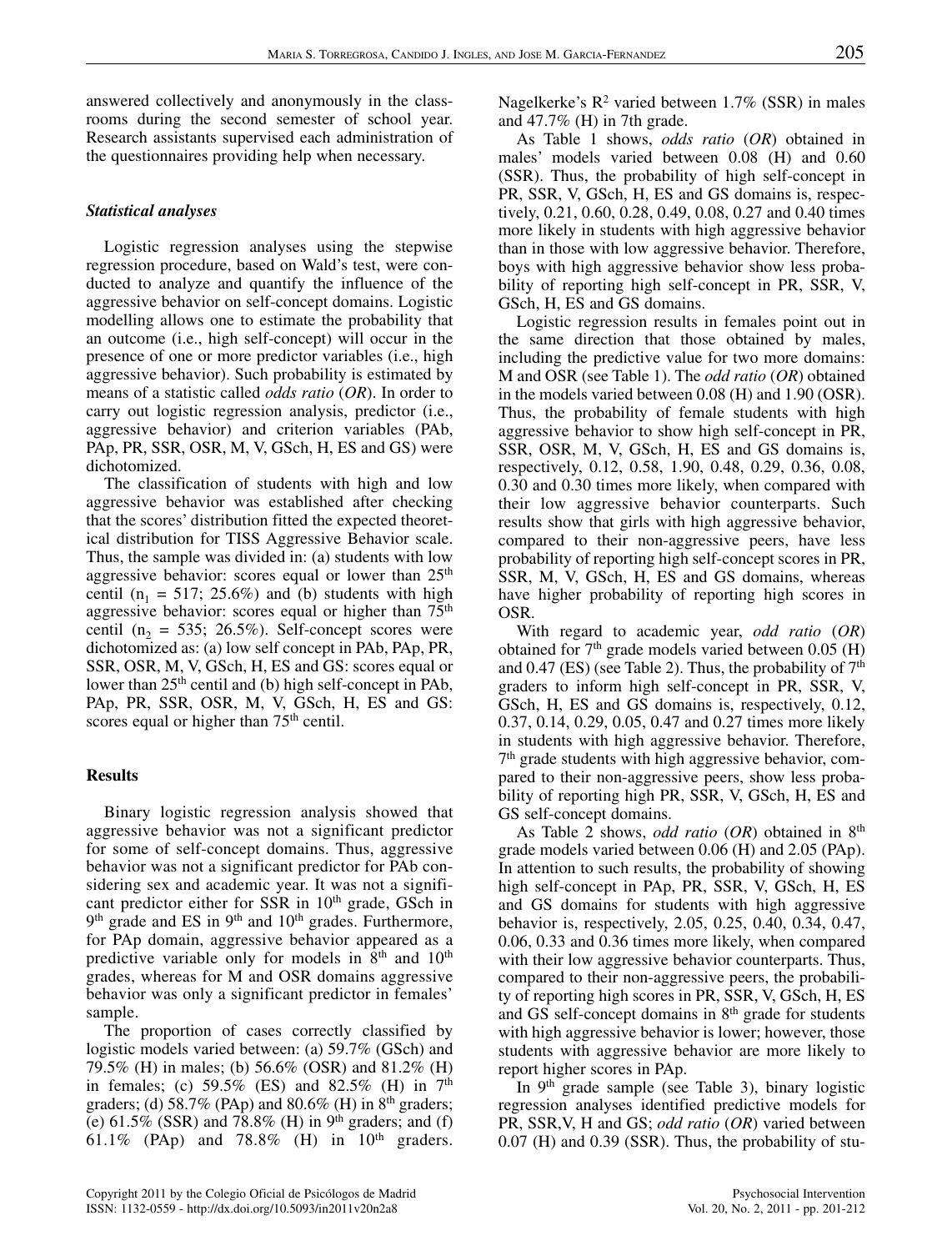|             |                          | B       | <b>SE</b> | Wald  | $\boldsymbol{p}$ | <b>OR</b> |      | $C.I. 95\%$ |  |
|-------------|--------------------------|---------|-----------|-------|------------------|-----------|------|-------------|--|
| <b>Boys</b> |                          |         |           |       |                  |           |      |             |  |
| <b>PR</b>   | High aggressive behavior | $-1.55$ | .27       | 32.68 | .00              | 0.21      | 0.12 | 0.36        |  |
|             | Constant                 | 0.68    | .22       | 9.10  | .00              | 1.97      |      |             |  |
| <b>SSR</b>  | High aggressive behavior | $-0.51$ | .25       | 5.06  | .04              | 0.60      | 0.37 | $-0.99$     |  |
| V           | High aggressive behavior | $-1.27$ | .27       | 21.39 | .00              | 0.28      | 0.16 | $-0.48$     |  |
|             | Constant                 | 0.64    | .23       | 7.78  | .00              | 1.90      |      |             |  |
| GSch        | High aggressive behavior | $-0.70$ | .27       | 7.01  | .01              | 0.49      | 0.29 | $-0.83$     |  |
| H           | High aggressive behavior | $-2.53$ | .29       | 73.63 | .00              | 0.08      | 0.04 | $-0.14$     |  |
|             | Constant                 | 0.71    | .21       | 11.41 | .00              | 2.03      |      |             |  |
| ES          | High aggressive behavior | $-1.30$ | .29       | 2.02  | .00              | 0.27      | 0.15 | $-0.48$     |  |
|             | Constant                 | 1.22    | .25       | 24.05 | .00              | 3.38      |      |             |  |
| <b>GS</b>   | High aggressive behavior | $-0.92$ | .27       | 11.49 | .00              | 0.40      | 0.24 | $-0.68$     |  |
| Girls       |                          |         |           |       |                  |           |      |             |  |
| <b>PR</b>   | High aggressive behavior | $-2.10$ | .29       | 53.99 | .00              | 0.12      | 0.07 | $-0.21$     |  |
|             | Constant                 | 1.02    | .16       | 39.64 | .00              | 2.77      |      |             |  |
| <b>SSR</b>  | High aggressive behavior | $-0.55$ | .27       | 4.20  | .04              | 0.58      | 0.34 | $-0.98$     |  |
|             | Constant                 | 0.87    | .17       | 26.47 | .00              | 2.38      |      |             |  |
| <b>OSR</b>  | High aggressive behavior | 0.64    | .25       | 6.55  | .01              | 1.90      | 1.16 | $-3.10$     |  |
| M           | High aggressive behavior | $-0.74$ | .25       | 8.40  | .00              | 0.48      | 0.29 | $-0.79$     |  |
| V           | High aggressive behavior | $-1.23$ | .26       | 21.89 | .00              | 0.29      | 0.17 | $-0.49$     |  |
|             | Constant                 | 1.01    | .16       | 39.93 | .00              | 2.75      |      |             |  |
| GSch        | High aggressive behavior | $-1.03$ | .25       | 16.94 | .00              | 0.36      | 0.22 | $-0.58$     |  |
| H           | High aggressive behavior | $-2.57$ | .30       | 73.26 | .00              | 0.08      | 0.04 | $-0.14$     |  |
|             | Constant                 | 1.88    | .20       | 91.66 | .00              | 6.53      |      |             |  |
| ES          | High aggressive behavior | $-1.20$ | .27       | 19.83 | .00              | 0.30      | 0.18 | $-0.51$     |  |
|             | Constant                 | 0.45    | .14       | 9.90  | .00              | 1.58      |      |             |  |
| GS          | High aggressive behavior | $-1.19$ | .27       | 19.19 | .00              | 0.30      | 0.18 | $-0.52$     |  |
|             | Constant                 | 0.63    | .16       | 16.17 | .00              | 1.87      |      |             |  |

Table 1. Logistic regression analyses for the probability of high self-concept attending to sex

Note. B = coefficient; S.E. = standard error;  $p =$  significance; OR = odd ratio; C.I. = confidence interval 95%; PR = Parents relations; SSR = Same sex relations; OSR = Opposite sex relations;  $M = Math$ ;  $V = Verbal$ ; GSch = General school;  $H = Honesty$ ; ES = Emotional stability; GS = General self.

dents in 9th grade with high aggressive behavior to show high self-concept in PR, SSR, V, H and GS domains is, respectively, 0.11, 0.39, 0.31, 0.07 and 0.35 times more likely, when compared with their low aggressive behavior counterparts. Therefore, the probability of reporting high scores on PR, SSR, V, H and GS self-concept domains in 9<sup>th</sup> grade students with high aggressive behavior is lower than that for their low aggressive behavior peers.

Finally, for  $10<sup>th</sup>$  graders (see Table 3), data allowed to set predictive models for six of the self-concept domains assessed by SDQ-II, *odd ratio* (*OR*) varied between 0.07 (H) and 2.43 (PAp). Attending to such results, the probability of showing high self-concept in PAp, PR, V, GSch, H and GS domains for students with high aggressive behavior is, respectively, 2.43, 0.19, 0.22, 0.28, 0.07 and 0.40 times more likely when compared with their low aggressive behavior counterparts. Therefore,  $10<sup>th</sup>$  grade students with high aggressive behavior have high probability of reporting high self-concept in PAp domain and low probability of reporting high self-concept in PR, V, GSch, H and GS domains.

## **Discussion**

The aim of the present study was to analyze the influence of aggressive behavior to peers on several self-concept domains using a representative sample of Compulsory Secondary School students. The hypothesis posed in the present study postulated that aggressive behavior would be a negative and significant predictor of self-concept domains. Results confirm that high scores on aggressive behavior have a negative and significant influence on high scores in the Parent relations, Verbal, Honesty and General self domains, in both boys and girls and every secondary academic year. Such results are consistent with those reported in previous research (Estevez et al., 2006; Garaigordobil et al., 2003; Hay, 2000; Mash et al., 2004), pointing out that students with aggressive behavior, compared with their peers with low aggressive behavior, have a higher probability to perceive their relationships with their parents in a negative way, show little interest in verbal tasks, be less honest and have lower self-esteem. Furthermore, despite models vary according to sex and academic grade, in most cases, students with high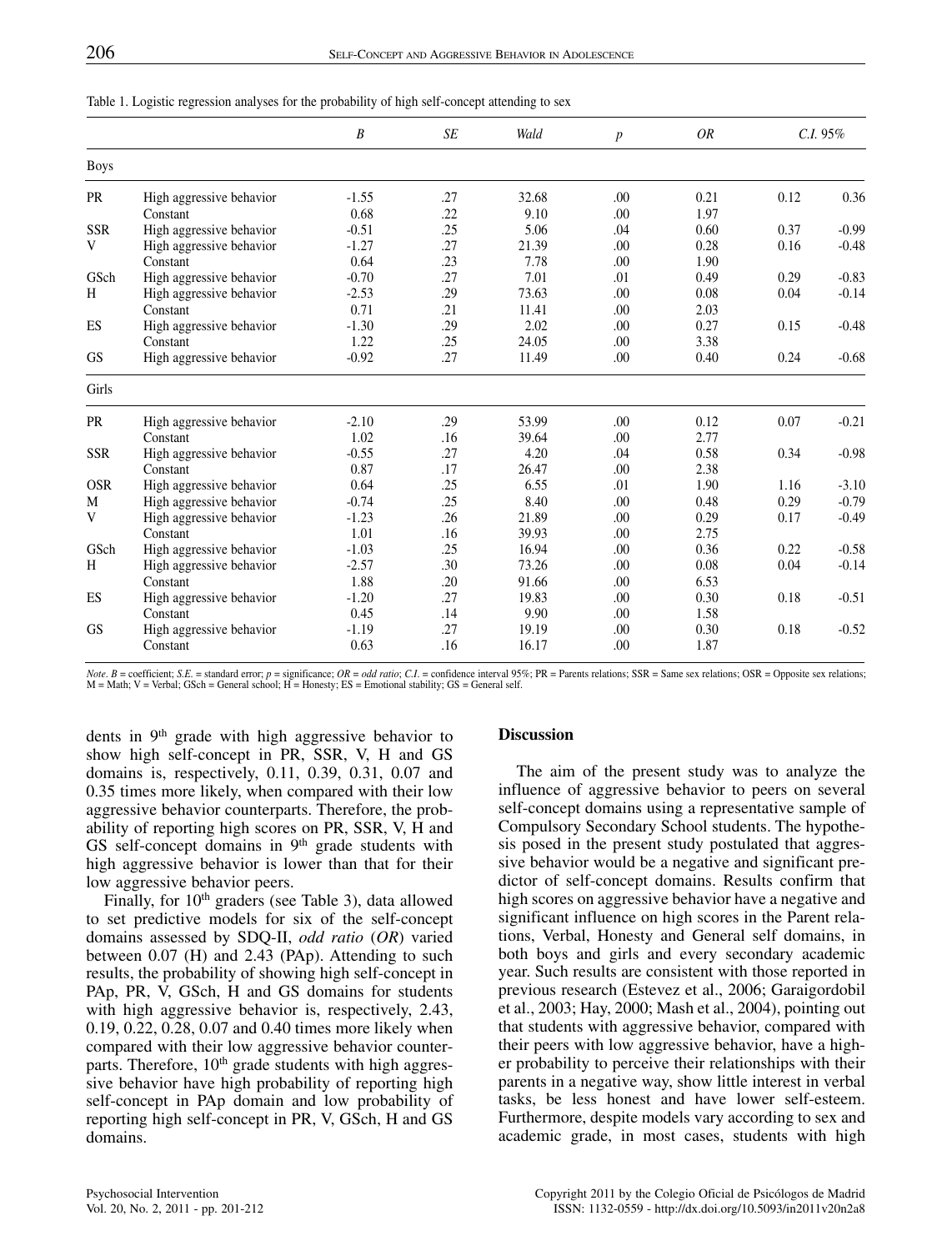|  |  |  | Table 2. Logistic regression analyses for the probability of high self-concept attending to $7th$ and $8th$ grades |  |  |
|--|--|--|--------------------------------------------------------------------------------------------------------------------|--|--|
|  |  |  |                                                                                                                    |  |  |

|                       |                          | $\boldsymbol{B}$ | SE  | Wald  | $\boldsymbol{p}$ | OR   |      | $C.I. 95\%$ |  |
|-----------------------|--------------------------|------------------|-----|-------|------------------|------|------|-------------|--|
|                       | 7 <sup>th</sup> grade    |                  |     |       |                  |      |      |             |  |
| <b>PR</b>             | High aggressive behavior | $-2.12$          | .35 | 37.03 | .00              | 0.12 | 0.06 | $-0.24$     |  |
|                       | Constant                 | 1.29             | .25 | 26.32 | .00              | 3.65 |      |             |  |
| <b>SSR</b>            | High aggressive behavior | $-0.99$          | .31 | 1.14  | .00              | 0.37 | 0.20 | $-0.68$     |  |
|                       | Constant                 | 0.64             | .23 | 7.46  | .01              | 1.89 |      |             |  |
| V                     | High aggressive behavior | $-1.98$          | .39 | 26.07 | .00              | 0.14 | 0.06 | $-0.29$     |  |
|                       | Constant                 | 1.87             | .31 | 36.44 | .00              | 6.50 |      |             |  |
| GSch                  | High aggressive behavior | $-1.23$          | .33 | 13.36 | .00              | 0.29 | 0.15 | $-0.57$     |  |
|                       | Constant                 | 0.97             | .23 | 17.09 | .00              | 2.64 |      |             |  |
| H                     | High aggressive behavior | $-3.08$          | .41 | 57.26 | .00              | 0.05 | 0.02 | $-0.10$     |  |
|                       | Constant                 | 1.60             | .27 | 36.09 | .00              | 4.94 |      |             |  |
| ES                    | High aggressive behavior | $-.76$           | .32 | 5.48  | .02              | 0.47 | 0.25 | $-0.88$     |  |
|                       | Constant                 | 0.55             | .23 | 5.76  | .02              | 1.73 |      |             |  |
| <b>GS</b>             | High aggressive behavior | $-1.32$          | .32 | 16.54 | .00              | 0.27 | 0.14 | $-0.50$     |  |
|                       | Constant                 | 0.84             | .23 | 12.68 | .00              | 2.31 |      |             |  |
| 8 <sup>th</sup> grade |                          |                  |     |       |                  |      |      |             |  |
| PAp                   | High aggressive behavior | 0.72             | .33 | 4.72  | .03              | 2.05 | 1.07 | $-3.93$     |  |
|                       | Constant                 | $-0.69$          | .24 | 8.33  | .00              | 0.50 |      |             |  |
| PR                    | High aggressive behavior | $-1.40$          | .35 | 16.41 | .00              | 0.25 | 0.12 | $-0.48$     |  |
|                       | Constant                 | 0.67             | .25 | 7.18  | .01              | 1.96 |      |             |  |
| <b>SSR</b>            | High aggressive behavior | $-0.90$          | .33 | 7.60  | .01              | 0.40 | 0.21 | $-0.77$     |  |
| V                     | High aggressive behavior | $-1.07$          | .34 | 9.74  | .00              | 0.34 | 0.17 | $-0.67$     |  |
|                       | Constant                 | 0.78             | .26 | 8.86  | .00              | 2.19 |      |             |  |
| GSch                  | High aggressive behavior | $-0.75$          | .33 | 5.15  | .02              | 0.47 | 0.25 | $-0.90$     |  |
| H                     | High aggressive behavior | $-2.87$          | .39 | 53.69 | .00              | 0.06 | 0.03 | $-0.12$     |  |
|                       | Constant                 | 1.24             | .26 | 22.87 | .00              | 3.47 |      |             |  |
| ES                    | High aggressive behavior | $-1.09$          | .33 | 1.95  | .00              | 0.33 | 0.17 | $-0.64$     |  |
|                       | Constant                 | 0.48             | .23 | 4.37  | .04              | 1.61 |      |             |  |
| <b>GS</b>             | High aggressive behavior | $-1.02$          | .34 | 8.88  | .00              | 0.36 | 0.18 | $-0.70$     |  |

*Note. B* = coefficient; S.E. = standard error; *p* = significance; OR = *odd ratio*; C.I. = confidence interval 95%; PAp = Physical appearance; PR = Parents relations; SSR = Same sex relations; V<br>= Verbal; GSch = General

aggressive behavior also showed a higher probability to perceive their same sex peer relations in a negative way, be less interested in academic tasks and be emotionally less stable than their non-aggressive counterparts. However, the maintenance of the aforementioned hypothesis was not possible for Physical abilities, Physical appearance and Opposite sex relations. In this sense, data showed that girls with high aggressive behaviors tend to perceive their relations with males in a more positive way than their non-aggressive companions. Such result is consistent with the data reported by Marsh et al. (2001), who stated that female students reporting problematic behaviors in their 13s-14s ( $8<sup>th</sup>$  grade) reported a more positive perception of their relations with opposite sex peers at 15-16 years old  $(10<sup>th</sup> \text{ grade})$ . Aggressive behavior is socially considered as a masculine feature (Diaz-Aguado & Martin-Seoane, 2011; Lopez-Saez, Morales, & Lisbona, 2008), so, the positive perception that girls with aggressive behavior report about their relationship with boys may be related to gender role orientation. In fact, as Young and Sweeting (2004) state, adolescent females who show male features (e.g. strength or aggressiveness) have more friends among boys. Thus, it is possible that girls who show aggressive behaviors (more related to male gender) feel a higher affinity with their male companions and perceive themselves as more accepted by boys. Despite such results do not match up with those informed by Dijkstra et al. (2010), it should be stressed that they are not necessarily inconsistent. Those authors analyzed "real" acceptance of students with aggressive behaviors by their group of peers, whereas the present study analyzes "self-perception" about students' relations with their peers. Therefore, future research should try to confirm if the perception of aggressive girls with respect to their relations with male companions really match with a higher acceptance by boys, with the aim of identifying if intervention programs should be directed to those aggressive students' self-concept or also to the behavior of their reference group (in that case, their male counterparts).

With respect to Physical appearance, it has been shown that adolescents with high aggressive behavior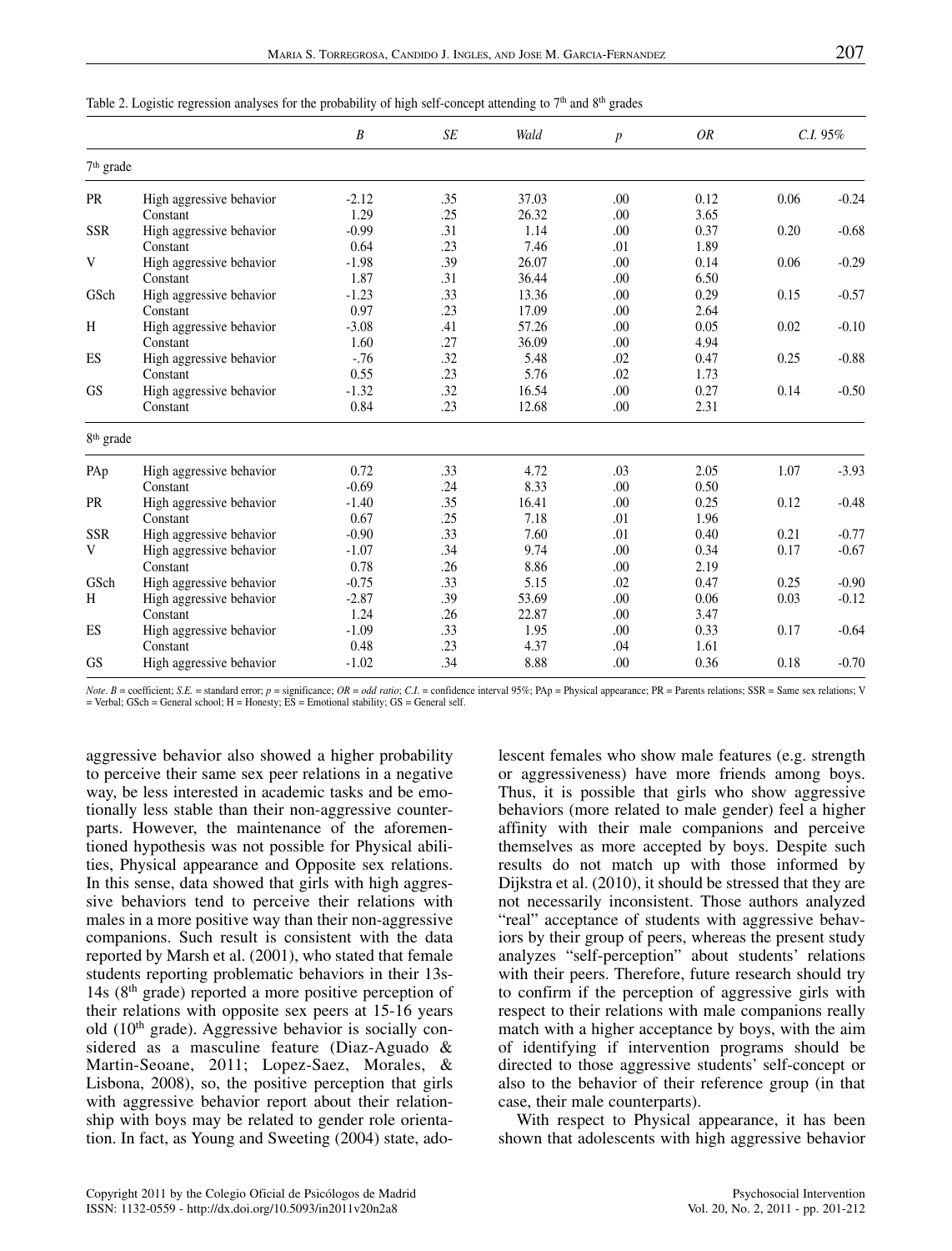|              |                          | B       | SE  | Wald  | $\boldsymbol{p}$ | OR   | $C.I. 95\%$ |         |  |  |
|--------------|--------------------------|---------|-----|-------|------------------|------|-------------|---------|--|--|
|              | 9 <sup>th</sup> grade    |         |     |       |                  |      |             |         |  |  |
| <b>PR</b>    | High aggressive behavior | $-2.17$ | .39 | 3.72  | .00              | 0.11 | 0.05        | $-0.25$ |  |  |
|              | Constant                 | 0.95    | .29 | 11.09 | .00.             | 2.59 |             |         |  |  |
| <b>SSR</b>   | High aggressive behavior | $-0.95$ | .34 | 7.71  | .01              | 0.39 | 0.20        | $-0.76$ |  |  |
|              | Constant                 | 0.53    | .26 | 4.03  | .04              | 1.70 |             |         |  |  |
| V            | High aggressive behavior | $-1.16$ | .34 | 11.41 | .00              | 0.31 | 0.16        | $-0.61$ |  |  |
| H            | High aggressive behavior | $-2.63$ | .39 | 45.01 | .00              | 0.07 | 0.03        | $-0.15$ |  |  |
|              | Constant                 | 1.31    | .27 | 22.97 | .00              | 3.71 |             |         |  |  |
| <b>GS</b>    | High aggressive behavior | $-1.06$ | .37 | 8.01  | .01              | 0.35 | 0.17        | $-0.72$ |  |  |
| $10th$ grade |                          |         |     |       |                  |      |             |         |  |  |
| PAp          | High aggressive behavior | 0.89    | .42 | 4.39  | .04              | 2.43 | 1.06        | $-5.56$ |  |  |
| PR           | High aggressive behavior | $-1.64$ | .39 | 17.45 | .00.             | 0.19 | 0.09        | $-0.42$ |  |  |
|              | Constant                 | 0.62    | .27 | 5.23  | .02              | 1.86 |             |         |  |  |
| V            | High aggressive behavior | $-1.50$ | .41 | 13.35 | .00              | 0.22 | 0.10        | $-0.50$ |  |  |
|              | Constant                 | 0.57    | .27 | 4.30  | .04              | 1.76 |             |         |  |  |
| GSch         | High aggressive behavior | $-1.25$ | .43 | 8.31  | .00              | 0.28 | 0.12        | $-0.67$ |  |  |
|              | Constant                 | 0.93    | .33 | 8.09  | .00              | 2.54 |             |         |  |  |
| H            | High aggressive behavior | $-2.60$ | .46 | 31.56 | .00              | 0.07 | 0.03        | $-0.18$ |  |  |
|              | Constant                 | 1.55    | .33 | 21.91 | .00              | 4.73 |             |         |  |  |
| <b>GS</b>    | High aggressive behavior | $-0.92$ | .43 | 4.68  | .03              | 0.40 | 0.17        | $-0.92$ |  |  |

Table 3. Logistic regression analyses for the probability of high self-concept attending to 9<sup>th</sup> and 10<sup>th</sup> grades

Note. B = coefficient; S.E. = standard error;  $p =$  significance; OR = odd ratio; C.I. = confidence interval 95%; PAp = Physical appearance; PR = Parents relations; SSR = Same sex relations; V = Verbal; GSch = General school; H = Honesty; GS = General self.

in  $8<sup>th</sup>$  and  $10<sup>th</sup>$  grades tend to perceive themselves more positively in that domain than their low aggressive companions do. This positive perception of aggressive adolescents in physical domain is consistent with Salmivalli´s (1998) results in adolescent bullies. The influence of aggressive behavior on physical attractiveness in  $8<sup>th</sup>$  grade could be related with the onset of romantic relationships. In male adolescents' case, physical attractiveness perception is related, in several occasions, to their aggressive behaviors (Becker & Luthar, 2007), which make problematic male adolescents to be more attractive for their female counterparts (Elboj, Flecha, & Iñiguez, 2009). Thus, it is possible that adolescents with aggressive behaviors perceive themselves as more physically attractive than their non-aggressive companions. Furthermore, the influence of aggressive behavior in physical attractiveness during 10<sup>th</sup> grade could be related to Compulsory Education end. At this grade, students have to face the decision of keeping studying or reorientate their life to working world, what make academic results especially important. As results of the present study show, adolescents with aggressive behaviors have a lower perception of themselves in academic domain than their companions do, therefore, it is possible that aggressive adolescents try to improve their self-perception focusing on other domains (Taylor, Davis-Kean, & Malanchuk, 2007). As Dijkstra, Lindenberg, Verhulst, Ormel and Veenstra (2009) state, aggressive behavior is positive and significantly related to physical attractiveness, which in turn influences popularity. Thus, as school results are very important in that academic year, it is possible that students behave aggressively in order to be perceived as more attractive and reach the popularity that they think could not be got through their academic results. Future studies should look at this relationship between aggressive behavior and physical appearance according to age or academic year more in depth, contrasting the hypotheses posed here and verifying if those results found regarding academic year are the same for males and females, in order to provide more conclusive data to guide future interventions.

The present study shows some limitations that should be addressed by future research. First, the questionnaire used to assess aggressive behavior in the present study was one-dimensional and, therefore, do not consider types or dimensions that are part of such behavior (see Torregrosa, Ingles, Estevez, Musitu, & Garcia-Fernandez, 2011, for revision). Previous studies point out a differential relation between the several aggressive behavior's types (i.e. relational vs. physical) and self-esteem or emotional self-concept (e.g., Barry, Grafeman, Adler, & Pickard, 2007). That is why it would be recommended for future research to consider types of aggressive behavior in the analysis of the relations between such behaviors and self-concept dimensions. Second, in the present research there have only been used self-report measures which may cause social desirability biases. This aspect is particularly outstanding in the assessment of aggressive behavior,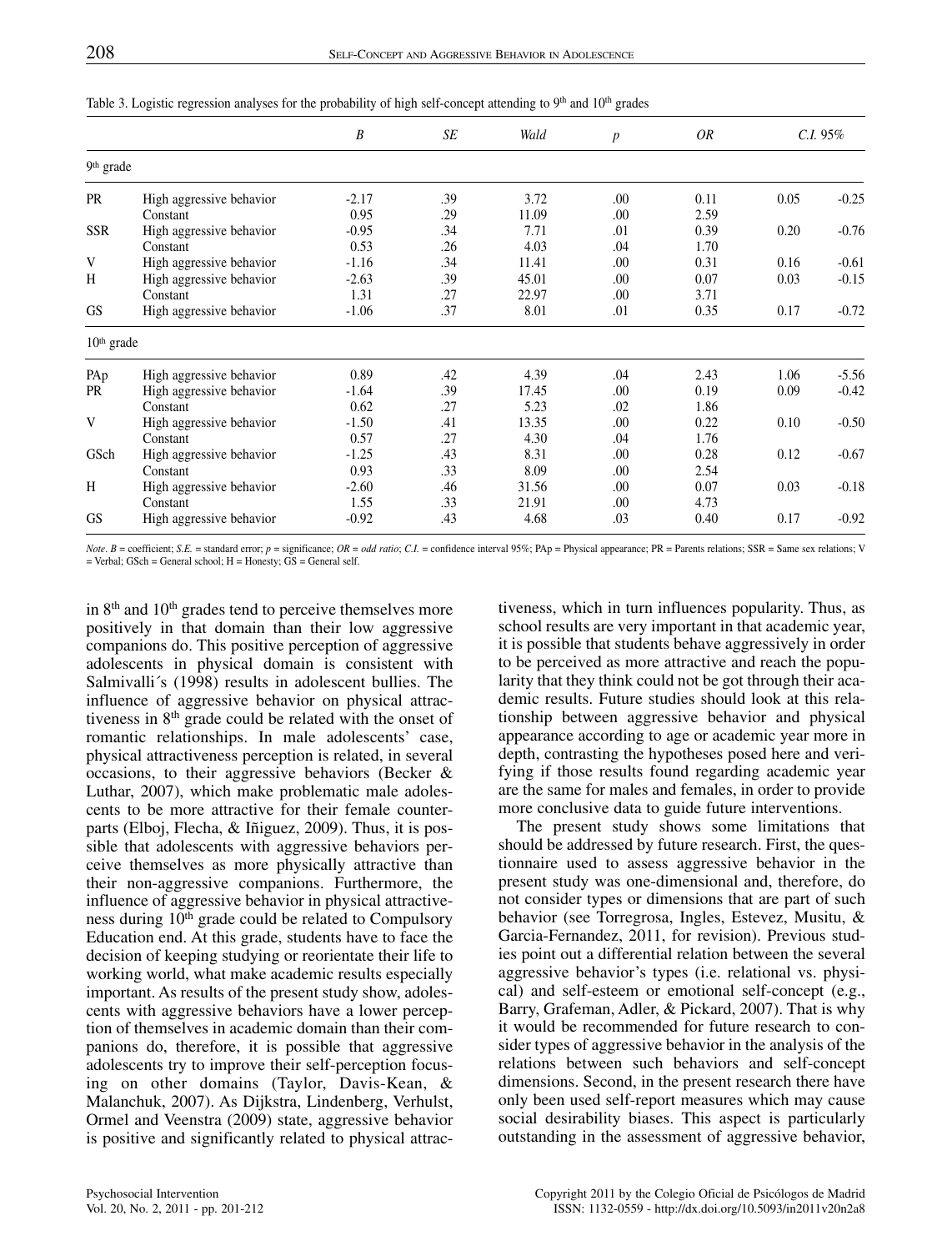as adolescents tend to minimize such behavior (e.g., Dodge et al., 2006). In that sense, it would be interesting for future studies to use different assessment procedures, such as, for example, sociometric nominations and rating scales for peers and teachers. Finally, the use of a cross-sectional design hinders the establishment of "causal" inferences about the relationship between aggressive behavior and self-concept. It would be advisable that future studies use longitudinal designs to deal with the relation among those variables, as previous studies provide non-conclusive results to that matter (Hoffman, 2003; Marsh et al., 2001).

Despite de aforementioned limitations, it is necessary to point out the usefulness of the present study, as it shows the importance of physical appearance for aggressive adolescents and clarifies social self-concept functioning in adolescence, stressing the need of considering the sex of the students with whom the social interaction is established. Furthermore, the results of the present research have interesting implications in the field of community and school intervention. Nowadays, preventive programs are focused on aggression among peers and improvement of school climate, trying to promote collaboration, cooperative work and positive interactions among peers (Alvarez-Garcia et al., 2007; Felix, Soriano, Godoy, & Martinez, 2008; Morales & Costa, 2001). The relationship between aggressive behavior and self-concept stated in the present research shows that it is probably that preventive interventions, focused on the improvement of social interaction among peers, have also an impact on students' perception about themselves, which in turn would influence positively their well-being (Estevez, Murgui, Musitu, & Moreno, 2008b; Fernandez-Millan, 1998). Likewise, intervention programs in aggressive adolescent population may need to tackle specifically the self-concept of those students who show difficulties in that area. In this sense, the use of a questionnaire that considers the self-concept of Spanish adolescents in a more specific way than previous studies (Estevez et al., 2006; Garaigordobil et al., 2003) would permit the optimization of interventions, because, as Craven, Marsh and Burnett (2003) state, those interventions aimed to improve self-concept are more effective if they are focused on the specific domains in which individuals show difficulties.

# **References**

- Alvarez-Garcia, D., Alvarez, L., Nuñez, J. C., Gonzalez-Pienda, J. L., Gonzalez-Castro, P., & Bernardo, A. (2007). La mejora de la convivencia desde los centros educativos a traves de la educacion en resolucion de conflictos [School's improvement of coexistence through education in conflict resolution]. *Aula Abierta, 35*, 3-8.
- Andreu, J. M., Peña, M. E., & Ramirez, J. M. (2009).

Cuestionario de Agresion Reactiva y Proactiva: Un instrumento de medida de la agresion en adolescentes [Reactive and Proactive Aggression Questionnaire: An instrument to assess aggression in adolescents]. *Revista de Psicopatologia y Psicologia Clinica, 14*, 37-49.

- Barry, C. T., Grafeman, S. J., Adler, K. K., & Pickard, J. D. (2007). The relations among narcissism, self-esteem, and delinquency in a sample of at-risk adolescents. *Journal of Adolescence, 30*, 933-942. DOI: 10.1016/j.adolescence.2006.12.003.
- Becker, B. E. & Luthar, S. S. (2007). Peer-perceived admiration and social preference: Contextual correlates of positive peer regard among suburban and urban adolescents. *Journal of Research on Adolescence, 17,* 117-144.
- Cava M. J., Musitu, G., & Murgui, S. (2006). Familia y violencia escolar: el rol mediador de la autoestima y la actitud hacia la autoridad institucional [Family and school violence: The mediator role of self-esteem and attitudes towards institutional authority]. *Psicothema, 18*, 367-373.
- Craven, R. G., Marsh, H. W., & Burnett, P. (2003). Cracking the self-concept enhancement conundrum. A call and blueprint for the next generation of self-concept enhancement research. In H. W. Marsh, R. G., Craven & D. M. McInerney (Eds.), *International advances in self research* (pp. 91-126). Greenwich, CT: Information Age Publishing.
- Diaz-Aguado, M. J., Martinez-Arias, R., & Martin-Seoane, G. (2004). *Prevencion de la violencia y la lucha contra la exclusion desde la adolescencia* (pp. 21-88) [Violence prevention and struggle against exclusion through adolescence]. Madrid: Instituto de la Juventud. Ministerio de Trabajo y Asuntos Sociales.
- Diaz-Aguado, M. J. & Martin-Seoane, G. (2011). Convivencia y aprendizaje escolar en la adolescencia desde una perspectiva de genero [School coexistence and learning in adolescence from a gender perspective]. *Psicothema, 23*, 252-259.
- Dijkstra, J. K., Cillessen, A. H. N., Lindenberg, S., & Veenstra, R. (2010). Same-gender and cross-gender likeability: Associations with popularity and status enhancement. *Journal of Early Adolescence, 30*, 773-802. DOI: 10.1177/0272431609350926.
- Dijkstra, J. K., Lindenberg, S., Verhulst, F. C., Ormel, J., & Veenstra, R. (2009). The relation between popularity and aggressive, destructive, and norm-breaking behaviors: moderating effects of athletic abilities, physical attractiveness, and prosociality. *Journal of Research on Adolescence, 19*, 401-413.
- Dodge, K. A., Coie, J. D., & Lynam, D. (2006). Aggression and antisocial behavior in youth. In N. Eisenberg, W. Damon & R. M. Lerner (Eds.), *Handbook of child psychology. Vol. 3. Social, Emotional, and personality development* (pp. 719-788). Hoboken, NJ: John Wiley & Sons.
- Elboj, C., Flecha, A., & Iñiguez, T. (2009). Modelos de atraccion y eleccion de la poblacion adolescente y su relacion con la violencia de genero. Propuesta para su prevencion en base a los principios metodologicos de las comunidades de aprendizaje [Attraction and election models in adolescence population and their relationship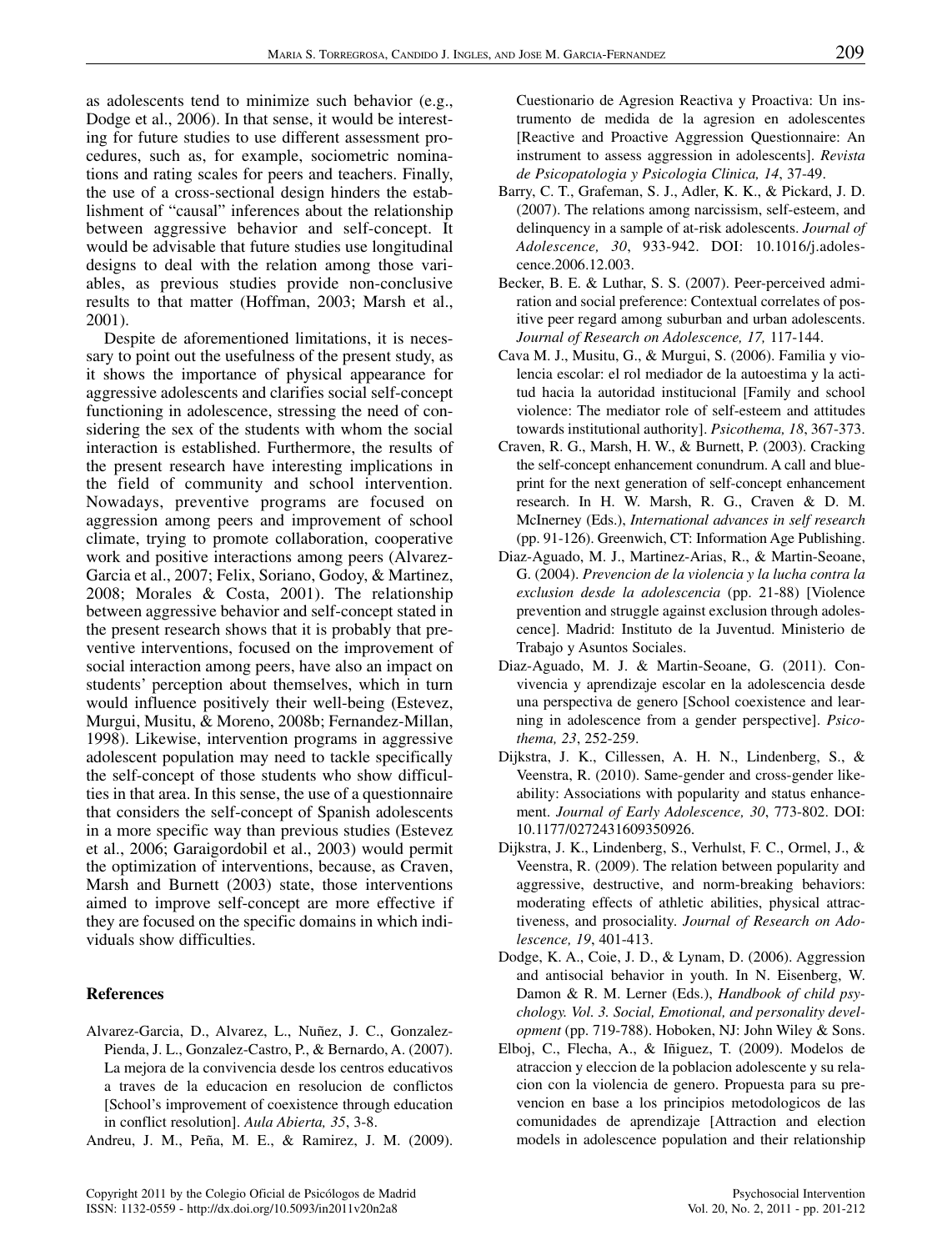with gender violence. A proposal for its prevention based on methodological principles of learning communities]. *Contextos Educativos, 12*, 95-114.

- Estevez, E., Martinez, B., & Musitu, G. (2006). La autoestima en adolescentes agresores y victimas en la escuela: La perspectiva multidimensional [Self-esteem in aggressive and victimized adolescents at school: the multidimensional perspective]. *Intervencion Psicosocial, 15,* 223-232.
- Estevez, E., Murgui, S., & Musitu, G. (2008). Psychosocial adjustment in aggressors, pure victims and aggressive victims at school. *European Journal of Education and Psychology, 1,* 33-44.
- Estevez, E., Murgui, S., Musitu, G., & Moreno, D. (2008a). Adolescent aggression: effects of gender and family and school environments. *Journal of Adolescence*, *31*, 433- 450. DOI: 10.1016/j.adolescence.2007.09.007.
- Estevez, E., Murgui, S., Musitu, G., & Moreno, D. (2008b). Clima familiar, clima escolar y satisfaccion con la vida en adolescentes [Family climate, school climate, and life satisfaction in adolescents]. *Revista Mexicana de Psicologia, 25,* 119-128.
- Estevez, E., Musitu, G., & Herrero, J. (2005). The influence of violent behavior and victimization at school on psychological distress: the role of parents and teachers. *Adolescence*, *40*, 183-196.
- Farmer, T. W., Estell, D. B., Leung, M.-C., Trott, H., Bishop, J., & Cairns, B. D. (2003). Individual characteristics, early adolescent peer affiliations, and school dropout: An examination of aggressive and popular group types. *Journal of School Psychology*, *41*, 217–232. DOI: 10.1016/S0022-4405(03)00046-3.
- Felix, V., Soriano, M., Godoy, C., & Martinez, I. (2008). Prevencion de la violencia y promocion de la convivencia escolar en la Comunitat Valenciana (Plan PREVI) [Violence prevention and promotion of prosocial responses in schools at Comunitat Valenciana (Plan PREVI)]. *Aula abierta, 36*, 97-110.
- Fernandez-Millan, J. M. (1998). Mejora de la autoimagen de los menores al realizar una tarea prosocial [Self-concept improvement in under aged when doing a pro-social task]. *Intervencion Psicosocial, 7*, 255-264.
- Garaigordobil, M., Cruz, S., & Perez, J. I. (2003). Analisis correlacional y predictivo del autoconcepto con otros factores conductuales, cognitivos y emocionales de la personalidad durante la adolescencia [A correlational and predictive analysis of self-concept with other behavioral, cognitive and emocional factors of personality during adolescence]. *Estudios de Psicologia, 24*, 113-134.
- Garaigordobil, M., Dura, A., & Perez, J. I. (2005). Sintomas psicopatologicos, problemas de conducta y autoconceptoautoestima: Un estudio con adolescentes de 14 a 17 años [Psychopathological symptoms, behavior problems and self-concept/self-esteem: A research with adolescents from 14 to 17 years old]. *Anuario de Psicologia Clinica y de la Salud, 1*, 53-63.
- Garcia-Fernandez, J. M., Torregrosa, M. S., Ingles, C. J., Ruiz-Esteban, C., Pastor, Y., Martinez-Zaragoza, F., ... Delgado, B. (2006, july). *Analysis of the self-concept*

*dimensionality in a Spanish sample of Secondary School students*. Document presented on the 26th Congress of Applied Psychology, Athens, Grece.

- Gomez-Vela, M., Verdugo, M. A., & Gonzalez-Gil, F. (2007). Calidad de vida y autoconcepto en adolescentes con necesidades educativas especiales y sin ellas [Quality of life and self-concept in adolescents with and without special educational needs]. *Infancia y Aprendizaje, 30*, 523-536.
- Gonzalez-Pienda, J. A., Nuñez, J. A., Gonzalez-Pumariega, S., Alvarez, L., Roces, C., & Garcia, M. (2002). A structural equation model of parental involvement, motivational and aptitudinal characteristics, and academic achievement. *The Journal of Experimental Education, 70*, 257-287.
- Gonzalez-Pienda, J. A., Nuñez, J. C., Gonzalez-Pumariega, S., & Garcia, M. S. (1997). Autoconcepto, autoestima y aprendizaje escolar [Self-concept, self-esteem and school learning]. *Psicothema, 9*, 271-289.
- Guerin, F., Marsh, H. W., & Famose, J. P. (2003). Construct validation of the Self-Description Questionnaire II with a French sample. *European Journal of Psychological Assessment, 19*, 142-150. DOI: 10.1027//1015-5759. 19.2.142.
- Harter, S. (2006). The self. In N. Eisenberg, W. Damon & R. M. Lerner (Eds.), *Handbook of child psychology. Vol. 3. Social, Emotional, and personality development* (pp. 505- 570). Hoboken, NJ: John Wiley & Sons.
- Hay, I. (2000). Gender self-concept profiles of adolescents suspended from high school. *Journal of Child Psychology and Psychiatry, 41*, 345-352.
- Herrero, J., Estevez, E., & Musitu, G. (2006). The relationships of adolescent school-related deviant behavior and victimization with psychological distress: Testing a general model of the mediational role of parents and teachers across groups of gender and age. *Journal of Adolescence, 29*, 671-690. DOI: 10.1016/j.adolescence.2005.08.015.
- Hoffman, K. B. (2003). The "dark" side of self-esteem: examining the relation between overly-positive self-perceptions and aggressive behavior in adolescents. Unpublished doctoral dissertation, University of Notre Dame, Indiana, EE.UU.
- Inderbitzen, H. M. & Foster, S. L. (1992). The Teenage Inventory of Social Skills: Development, reliability, and validity. *Psychological Assessment*, *4*, 451-459.
- Inderbitzen, H. M. & Garbin, C. P. (1992, november). *An investigation of the construct validity of the Teenage Inventory of Social Skills: A convergent multivariate approach*. Document presented on the annual meeting of the Association for the Advancement of Behavior Therapy, Boston, E.E. U.U.
- Ingles, C. J., Delgado, B., Bautista, R., Torregrosa, M. S., Espada, J. P., Garcia-Fernandez, J. M. et al. (2007). Factores psicosociales relacionados con el consumo de alcohol y tabaco en adolescentes españoles [Psychosocial factors related to alcohol and tobacco consumption in Spanish adolescents]. *International Journal of Clinical and Health Psychology, 2*, 403-420.
- Ingles, C. J., Delgado, B., Garcia-Fernandez, J. M., Ruiz-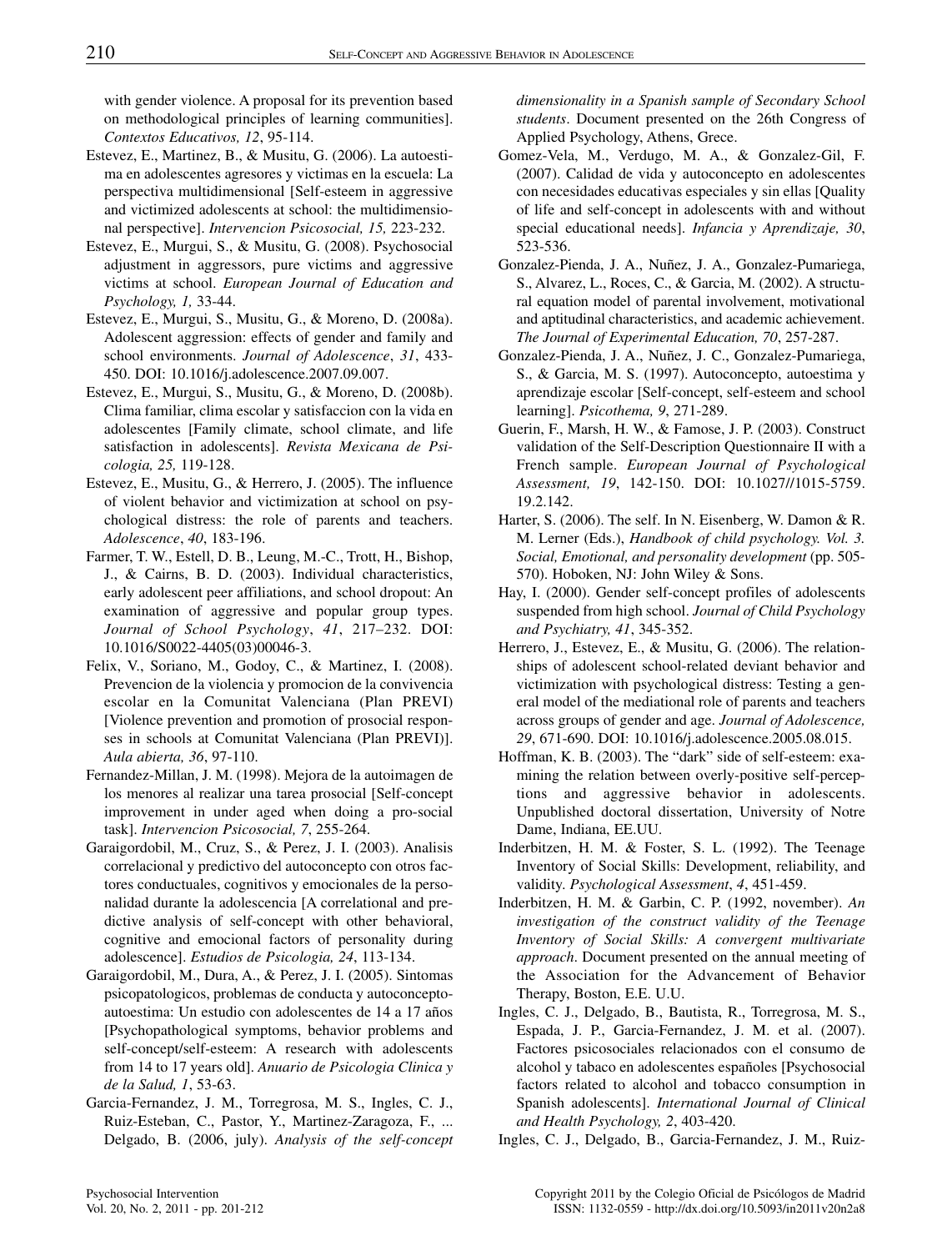Esteban, C., & Diaz-Herrero, A. (2010). Sociometric types and social interaction styles in a sample of Spanish adolescents. *Spanish Journal of Psychology, 13*, 728-738.

- Ingles, C. J., Hidalgo, M. D., Mendez, F. X., & Inderbitzen, H. M. (2003). The Teenage Inventory of Social Skills: Reliability and validity of the Spanish translation. *Journal of Adolescence*, *26*, 505-510. DOI: 10.1016/ S0140-1971(03)00032-0.
- Ingles, C. J., Martinez-Monteagudo, M. C., Delgado, B., Torregrosa, M. S., Redondo, J., Benavides, G. et al. (2008). Prevalencia de la conducta agresiva, conducta prosocial y ansiedad social en una muestra de adolescentes españoles: Un estudio comparativo [Prevalence of the aggressive behavior, prosocial behavior, and social anxiety in a sample of Spanish adolescents: A comparative study]. *Infancia y Aprendizaje*, *31*, 449-461.
- Ingles, C. J., Mendez, F. X., Hidalgo, M. D., Rosa, A. I., & Estevez, C. (2003). Evaluacion de las habilidades sociales en educacion secundaria: Revision de cuestionarios, inventarios y escalas [Assessment of social skills in high school: a review of questionnaires, inventories and scales]. *Psicologia Educativa, 9,* 71-87.
- Ingles, C. J., Pastor, Y., Torregrosa, M. S., Redondo, J., & Garcia-Fernandez, J. M. (2009). Diferencias en funcion del genero y el curso academico en dimensiones del autoconcepto: Estudio con una muestra de adolescentes españoles [Gender and grade level differences in self-concept dimensions: study with a Spanish adolescence sample]. *Anuario de Psicologia, 40*, 271-288.
- Ingles, C. J., Torregrosa, M. S., Hidalgo, M. D., Nuñez, J. C., Castejon, J. L., Garcia-Fernandez, J. M. et al. (in press). Validity evidence based on internal structure of scores on the Spanish version of the Self Description Questionnaire-II. *Spanish Journal of Psychology*.
- Jimerson, S. R. & Ferguson, P. (2007). A longitudinal study of grade retention: Academic and behavioral outcomes of retained students through adolescence. *School Psychology Quarterly, 22*, 314-339. DOI: 10.1037/1045- 3830.22.3.314.
- Lopez-Saez, M., Morales, J. F., & Lisbona, A. (2008). Evolution of gender stereotypes in Spain: Traits and roles. *The Spanish Journal of Psychology, 11*, 609-617.
- Loveland, J. M., Lounsbury, J. W., Welsh, D., & Buboltz, W. (2007). The validity of physical aggression in predicting adolescent academic performance. *British Journal of Educational Psychology, 77*, 167-176. DOI: 10.1348/000 709905X79563.
- Marcus, R. F. (2007). *Aggression and violence in adolescence*. Nueva York: Cambridge University Press.
- Marsh, H. W. (1992). *SDQ II: Manual*. Sydney, Australia: Self Research Centre, University of Western Sydney.
- Marsh, H. W., Craven, R. G., & McInerney, D. M. (2003). International advances in self-research. In H. W. Marsh, R. G. Craven & D. M. McInerney (Eds.), *International advances in self research* (pp. 3-14). Greenwich, CT: Information Age Publishing.
- Marsh, H. W., Parada, R. H., & Ayotte, V. (2004). A multidimensional perspective of relations between self-concept
- Marsh, H. W., Parada, R. H., Yeung, A. S., & Healey, J. (2001). Aggressive school troublemakers and victims: A longitudinal model examining the pivotal role of selfconcept. *Journal of Educational Psychology, 93*, 411- 419. DOI: 10.1037//0022-066.93.2.411.
- Morales, J. M. & Costa, M. (2001). La prevencion de la violencia en la infancia y la adolescencia. Una aproximacion conceptual integral [Violence prevention in childhood and adolescence. A conceptual and integral approach]. *Intervencion Psicosocial, 10*, 221-239.
- Musitu, G., Estevez, E., & Emler, N. (2007). Adjustment problems in the family and school contexts, attitude towards authority and violent behavior at school in adolescence. *Adolescence*, *42*, 779-794.
- Pastor, Y., Balaguer, I., & Garcia-Merita, M. (2006). Relaciones entre el autoconcepto y el estilo de vida saludable en la adolescencia media: un modelo exploratorio [The relationship between self-concept and a healthy lifestyle in adolescence: an exploratory model]. *Psicothema*, 18, 18-24.
- Pastor, Y., Balaguer, I., & Garcia-Merita, M. L. (2003). El autoconcepto y la autoestima en la adolescencia media: analisis diferencial por curso y genero [Self-concept and self-esteem in middle adolescence: a differential analysis by grade and gender]. *Revista de Psicologia Social, 18*, 141-159.
- Pössel, P. & Häubler, B. (2004). Uebersetzung und Validierung der deutschen Version des "Teenage Inventory of Social Skills". [Translation and validation approach of the German "Teenage Inventory of Social Skills"]. *Zeitschrift fuer Kinder- und Jugendpsychiatrie, 32*, 37 - 43. DOI 10.1024/1422-4917.32.1.37.
- Rodriguez, A., Goñi, A., & Ruiz de Azua, S. (2006). Autoconcepto fisico y estilos de vida en la adolescencia [Physical self-concept and lifestyles in adolescence]. *Intervencion Psicosocial, 15*, 81-94.
- Rubin, K. H., Bukowski, W. M., & Parker, J. G. (2006). Peer interactions, relationships, and groups. In N. Eisenberg, W. Damon & R. M. Lerner (Eds.), *Handbook of child psychology. Vol. 3. Social, Emotional, and personality development* (pp. 571-645). Hoboken, NJ: John Wiley & Sons.
- Saab, H. & Klinger, D. (2010). School differences in adolescent health and wellbeing: Findings from the Canadian health behavior in school-aged children study. *Social Science & Medicine*, *70*, 850-858. DOI: 10.1016/j.socscimed.2009.11.012.
- Salmivalli, C. (1998). Intelligent, attractive, well-behaving, unhappy: The structure of adolescents' self-concept and its relations to their social behavior. *Journal of Research on Adolescence*, *8*, 333–354.
- Shavelson, J., Hubner, J. J., & Stanton, G. C. (1976). Selfconcept: validation of construct interpretations. *Review of Educational Research*, *46*, 407-442.
- Taylor, L. D., Davis-Kean, P., & Malanchuk, O. (2007). Selfesteem, academic self-concept, and aggression at school.